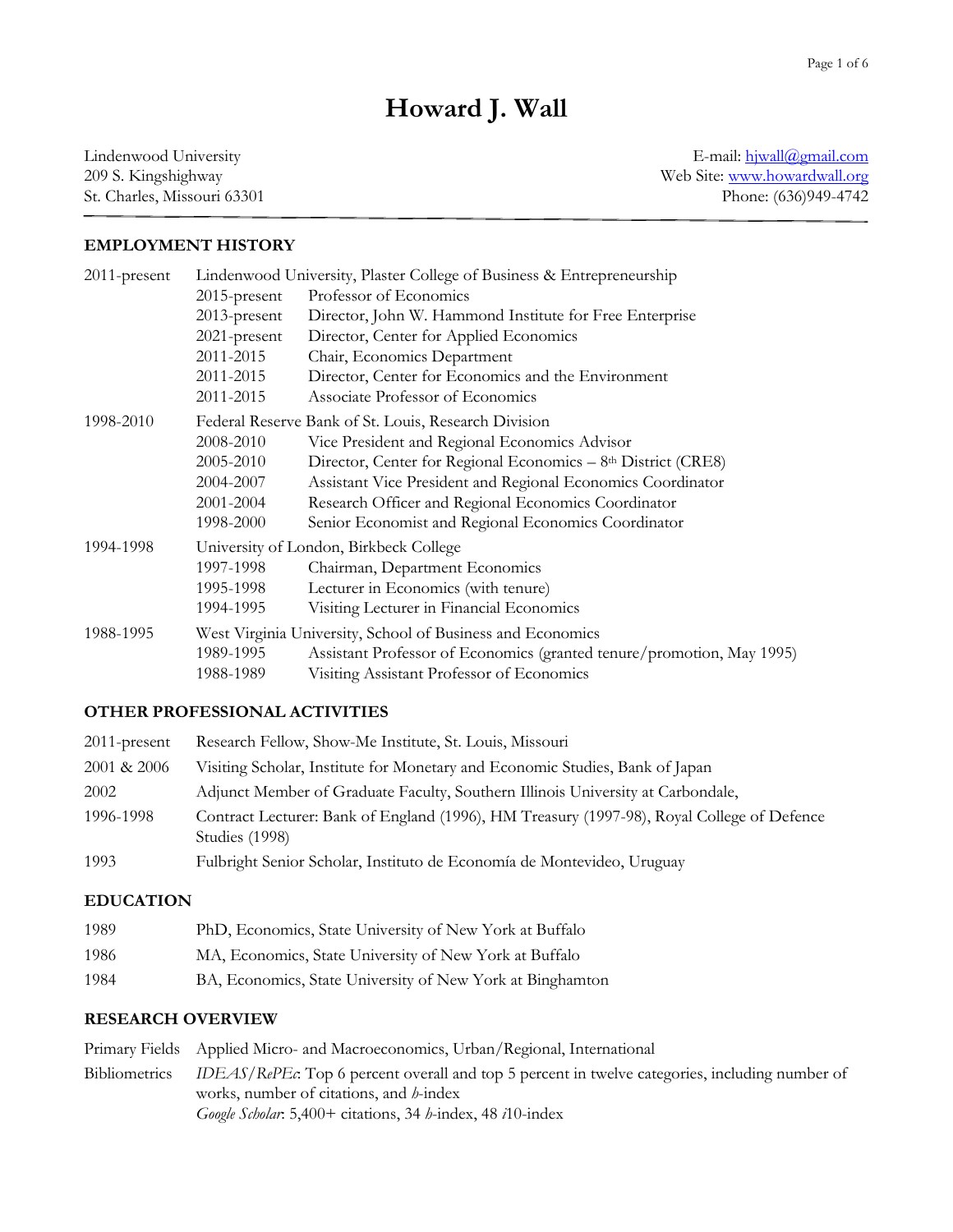# **RESEARCH IN PROGRESS**

"What Can Metro Areas Tell Us About the Great Recession?"

- "Does the US Economy Exist?"
- "The Link Between Teacher Resources and Student Outcomes Across Locales"
- "The Determinants of Grades in Principles of Economics"

# **ACTIVE AND PUBLISHED RESEARCH (ACADEMIC JOURNALS)**

- "Great, Greater, and Greatest Recessions for US States," MPRA Paper Number 111796, January 2022. Under review. "Sex and the Business Cycle," MPRA Paper Number 111857, September 2021. Under second review*.*
- "The Missouri-Wide Effects of City Earnings Taxes," *Missouri Policy Journal*, 9, Spring/Summer 2020, 59-63.
- "Forecasting National Recessions Using State-Level Data," with Michael T. Owyang and Jeremy Piger, *Journal of Money, Credit and Banking*, 47(5), August 2015, 847-866.
- "Personal-Bankruptcy Cycles," with Thomas A. Garrett, *Macroeconomic Dynamics*, 18, November 2014, 1488-1507.
- "Where is an Oil Shock?" with Kristie M. Engemann and Michael T. Owyang, *Journal of Regional Science*, 54(2), March 2014, 169-185.
- "The Missouri Quality Jobs Program: Rearranging the Deck Chairs (And Throwing Some Overboard)," *Missouri Policy Journal*, 1, Fall/Winter 2013-14, 1-5.
- "Biofuel Subsidies and International Trade," with Subhayu Bandyopadhyay and Sumon Bhaumik, *Economics and Politics*, 25(2), July 2013, 181-199.
- "Discordant City Employment Cycles," with Michael T. Owyang and Jeremy Piger, *Regional Science and Urban Economics*, 43(2), March 2013, 367-384*.*
- "The Employment Cycles of Neighboring Cities," *Regional Science and Urban Economics*, 43(1), January 2013, 177-185.
- "Cross-Border Lobbying in Preferential Trading Agreements: Implications for External Tariffs," with Subhayu Bandyopadhyay and Sajal Lahiri, *Review of International Economics*, 20(5), November 2012, 1034-1045.
- "Ethnic Networks and Trade: Intensive vs. Extensive Margins," with Cletus C. Coughlin, *Economics Letters*, 113, October 2011, 73-75.
- "Oligopoly and Outsourcing: A General Equilibrium Approach," with Subhayu Bandyopadhyay, *Review of Development Economics*, August 2010, 14(3), 433-446.
- "Regional VARs and the Channels of Monetary Policy," with Michael T. Owyang, *Applied Economics Letters*, August 2009, 16(12), 1191-1194.
- "States and the Business Cycle," with David Rapach and Michael T. Owyang, *Journal of Urban Economics*, March 2009, 65(2), 181-194.
- "Don't Get Skewed Over by Journal Rankings," *The B.E. Journal of Economic Analysis & Policy*: 2009, Vol. 9: Iss. 1 (Topics), Article 34.
- "A State-Level Analysis of the Great Moderation," with Michael T. Owyang and Jeremy Piger, *Regional Science and Urban Economics*, November 2008, 38(6), 578-579.
- "The Economic Performance of Cities: A Markov-Switching Approach," with Michael T. Owyang, Jeremy Piger, and Christopher Wheeler, *Journal of Urban Economics*, November 2008, 64(3), 538-550*.*
- "Ethnic Networks and State Exports," with Subhayu Bandyopadhyay and Cletus Coughlin, *Review of International Economics*, 16(1), 2008, 199-213.
- "Is There Too Little Immigration? An Analysis of Temporary Skilled Migrants," with Subhayu Bandyopadhyay, *Journal of International Trade and Economic Development*, 17(2), 2008, 197-211.
- "Policy Evaluation in the Presence of Outsourcing: Global Competitiveness versus Political Feasibility," with Subhayu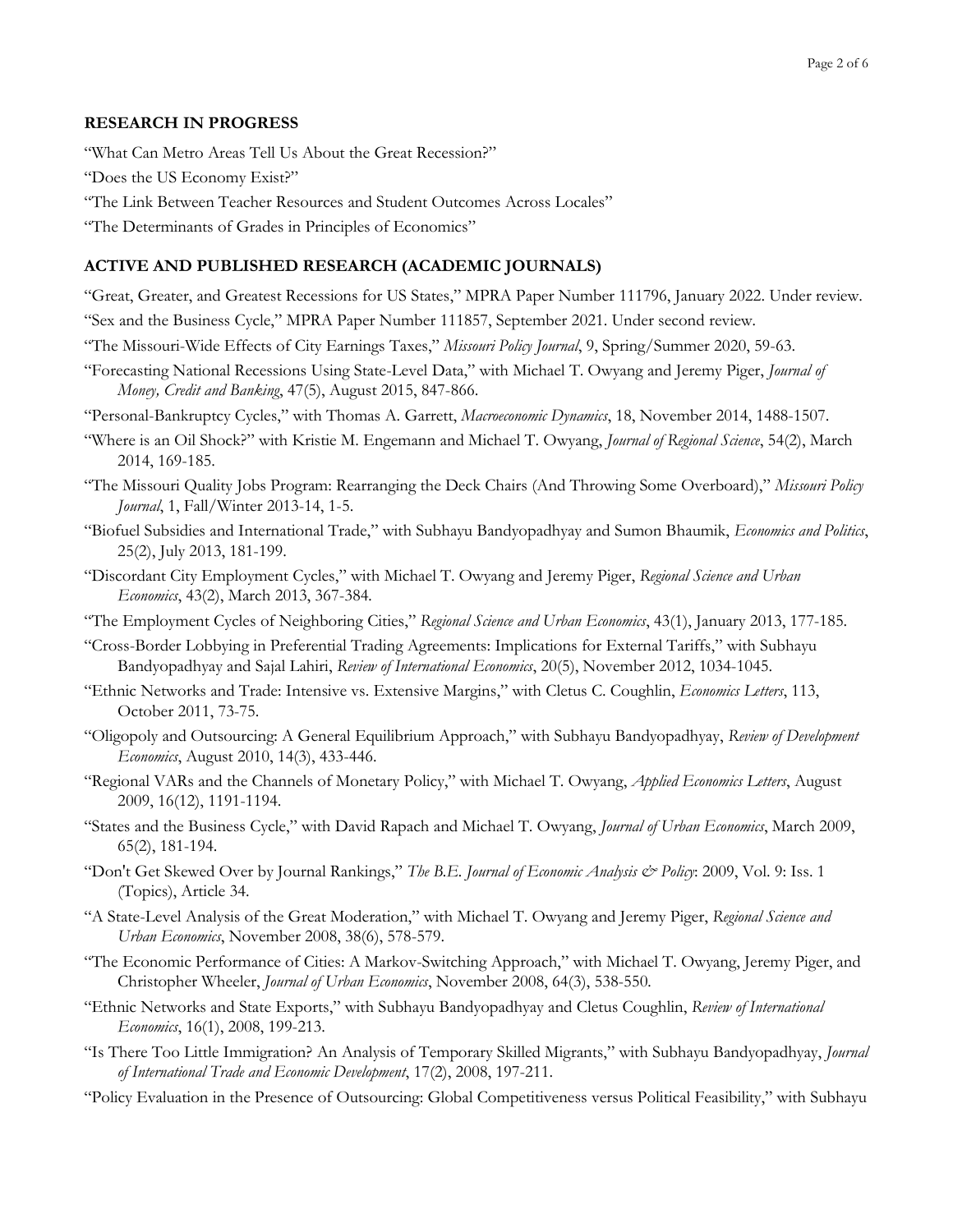Bandyopadhyay, *Economics and Politics*, 19(2), July 2007, 219-234.

- "The Determinants of Aid in the Post-Cold War Era," with Subhayu Bandyopadhyay, In Sajal Lahiri (Ed.), *Theory and Practice of Foreign Aid*, Elsevier, May 2007.
- "Creating a Policy Environment for Entrepreneurs," with Thomas A. Garrett, *Cato Journal*, 26(3), Fall 2006, 525-552.
- "Business Cycle Phases in U.S. States," with Michael T. Owyang and Jeremy Piger, *Review of Economics and Statistics*, 87(4), November 2005, 604-616.
- "Gender Differences in Self-Employment," with Yannis Georgellis, *International Review of Applied Economics*, 19:3, July 2005, 321-342.
- "Endogenous Export Subsidies and Welfare Under Domestic Cost Heterogeneity," with Subhayu Bandyopadhyay and Eun-Soo Park, *Economics and Politics*, 16, 2004, 347-366.
- "Entrepreneurship and the Deregulation of Banking," *Economics Letters*, 83:4, 2004, 333-339.
- "NAFTA and the Changing Pattern of State Exports," with Cletus C. Coughlin, *Papers in Regional Science*, 82(4), 2003, 427-450.
- "The British Beveridge Curve: A Tale of Ten Regions," with Gylfi Zoëga, *Oxford Bulletin of Economics and Statistics*, 64, July 2002, 257-276.
- "Voting with Your Feet in the United Kingdom: Using Cross-Migration Rates to Estimate Relative Living Standards," *Papers in Regional Science*, 80, 2001*,* 1-23*.*
- "Measuring Relative Quality of Life from a Cross-Migration Regression, With an Application to Canadian Provinces," with Stratford Douglas, *Research in Labor Economics*, 19, 2000, 191-214.
- "What Makes a Region Entrepreneurial? Evidence from Britain," with Yannis Georgellis, *Annals of Regional Science*, 34:3, 2000, 385-403.
- "Customs Union or Free Trade Area? The Role of Political Asymmetries," with Subhayu Bandyopadhyay, *Review of International Economics*, 7, November 1999, 665-672.
- "Human Development and Income Growth in Developing Countries," *Journal of Economic Perspectives*, 10, Spring 1996, 207-210.
- "Is a Military Really a Luxury Good? An International Panel Study of LDCs," *Applied Economics*, 28, January 1996, 41- 44.
- "The Allocation of Official Development Assistance," *Journal of Policy Modeling*, 17, June 1995, 307-314.
- "Protectionist Reputations and the Threat of Voluntary Export Restraint," with Ivette Jans and Govind Hariharan, *Review of International Economics*, 3, June 1995, 199-208.
- "Estimating Aid-Allocation Criteria with Panel Data," with William N. Trumbull, *The Economic Journal*, 104, July 1994, 876-882.
- "An Evaluation of the United Nations' Human Development Index," with Arnab Acharya, *Journal of Economic and Social Measurement*, 20, April 1994, 51-65.
- "The Non-Equivalence of Specific and Ad Valorem Tariffs with Quality-Differentiated Goods," *Journal of Economic Integration*, 9, March 1994, 80-93.
- "'Voting with Your Feet' and the Quality of Life Index: A Simple Non-Parametric Approach Applied to Canada," with Stratford Douglas, *Economics Letters*, 42, November 1993, 229-236.
- "Protection and the Product Line: A Comment," *International Economic Review*, 33, November 1992, 973-976.
- "The Fertility Effect of Dependent Tax Exemptions: Estimates for the United States," with Yannis Georgellis, *Applied Economics*, 24, October 1992, 1139-1145.
- "Intertemporal Optimization under Threat of VER," with Govind Hariharan, *Journal of Economic Integration*, 7, Spring 1992, 45-57.
- "Efficient Quality Specialization and Tariffs in General Equilibrium," *International Economic Journal*, 4, 1990, 21-34.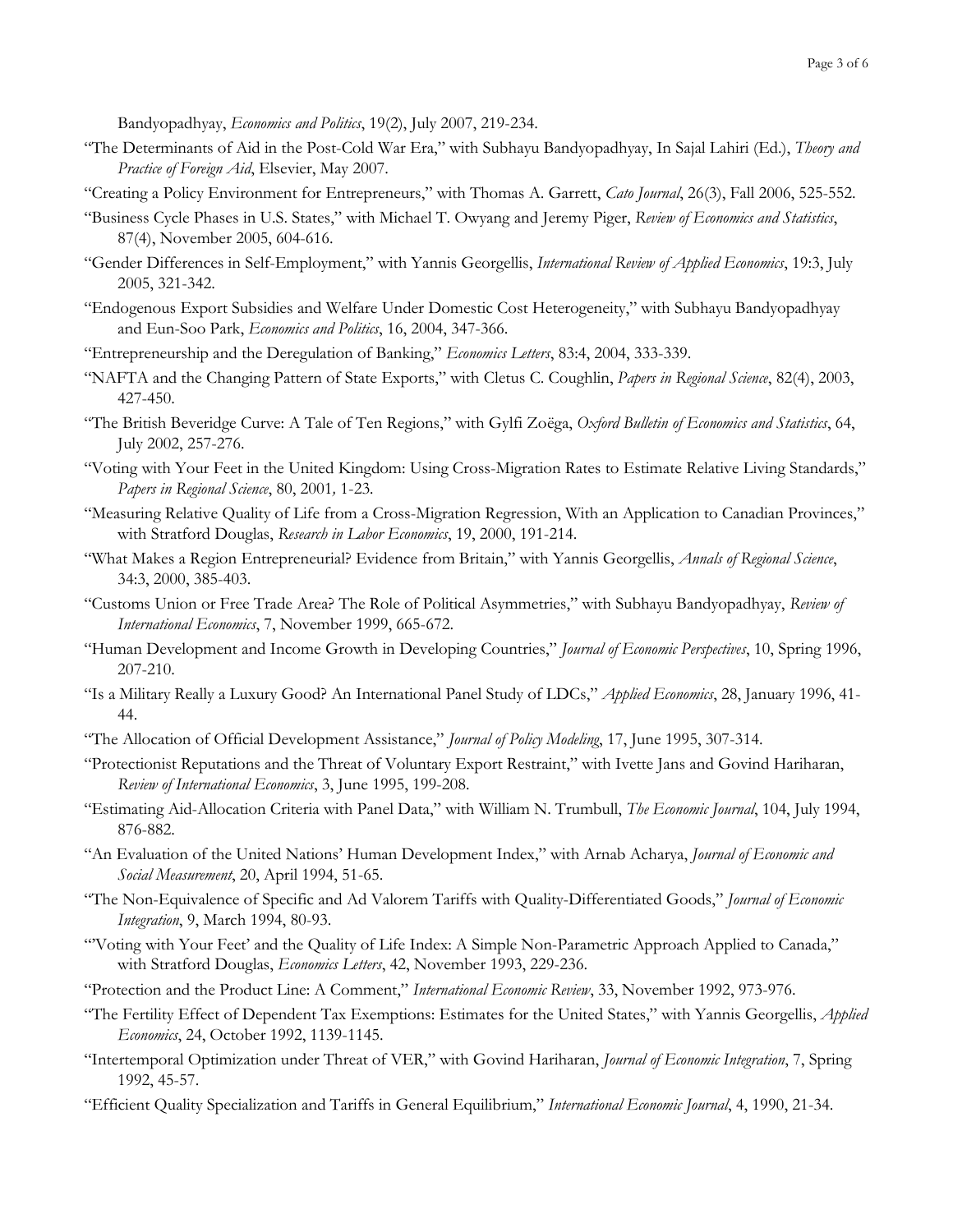# **PUBLISHED RESEARCH (CENTRAL BANK JOURNALS)**

- "The Effects of Recessions Across Demographic Groups," with Kristie M. Engemann, FRB St. Louis *Review*, 92(1), January/February 2010, 1-26.
- "A Journal Ranking for the Ambitious Economist," with Kristie M. Engemann, FRB St. Louis *Review*, 91(3), May/June 2009, 127-139.
- "Regional Business Cycle Phases in Japan," FRB St. Louis *Review*, 89(1), January/February 2007, 61-76.
- "Entrepreneurship and the Policy Environment," with Yannis Georgellis, FRB St. Louis *Review*, 88(2), March/April 2006, 95-111.
- "The 2001 Recession and the States of the Eighth Federal Reserve District," with Michael T. Owyang and Jeremy Piger, FRB St. Louis *Regional Economic Development*, 1(1), 2005, 3-16.
- "Controlling for Heterogeneity in Gravity Models of Trade and Integration," with I-Hui Cheng, FRB St. Louis *Review*, 87(1), January/February 2005, 49-63.
- "U.S. Regional Business Cycles and the Natural Rate of Unemployment," with Gylfi Zoëga, FRB St. Louis *Review*, 86(1), January/February 2004, 23-31.
- "NAFTA and the Geography of North American Trade," FRB St. Louis *Review,* 85(2), March/April 2003, 13-26.
- "Has Japan Been Left Out In the Cold by Regional Integration?" Bank of Japan, *Monetary and Economic Studies*, 20, April 2002, 117-134.
- "Reconsidering the Trade-Creating Effects of a Currency Union," with Michael R. Pakko, FRB St. Louis *Review*, 83(5), September/October, 2001, 37-46.
- "Who Are the Self-Employed?" with Yannis Georgellis, FRB St. Louis *Review*, 82(6), November/December 2000, 15- 23*.*
- "The Revealed Cost of Unemployment," with Stratford Douglas, FRB St. Louis *Review*, 82(2), March/April 2000, 1- 10.
- "Using the Gravity Model to Estimate the Costs of Protection," FRB St. Louis *Review*, 81(1), January/February 1999*,*  33-40.

# **OTHER WORKING PAPERS**

- "Robbing Peter to Pay Paul: The Employment Effects of State Tax Credits," MPRA Paper No. 50605, September 2013.
- "Controlling for Geographic Dispersion When Estimating the Japanese Phillips Curve," with Hiroshi Fujiki, FRB St. Louis WP No. 2006-057A, October 2006.
- "Structural Breaks and Regional Disparities in the Transmission of Monetary Policy," with Michael T. Owyang, FRB St. Louis WP No. 2003-008C, February 2005.
- "Regional Business Cycles and the Natural Rate of Unemployment," with Gylfi Zoëga, Central Bank of Iceland WP No. 19, November 2002.
- "Gravity-Model Specification and the Effect of the Canada-US Border," FRB St. Louis WP No. 2000-024A.
- "Pro-Competitive Tariffs," with Ivette Jans, Birkbeck College Discussion Paper 96-07.
- "Strategic Export Policy for a Duopoly with Endogenous Quality," West Virginia University WP No. 91-02.
- "Consistent Conjectures and 'Voluntary' Export Restraints," with Xiangqun Chen, West Virginia University WP No. 91-22.

# **POLICY RESEARCH AND COMMENTARY**

"Taxing Business in Missouri," with Rik Hafer, Show-Me Institute, October 2017.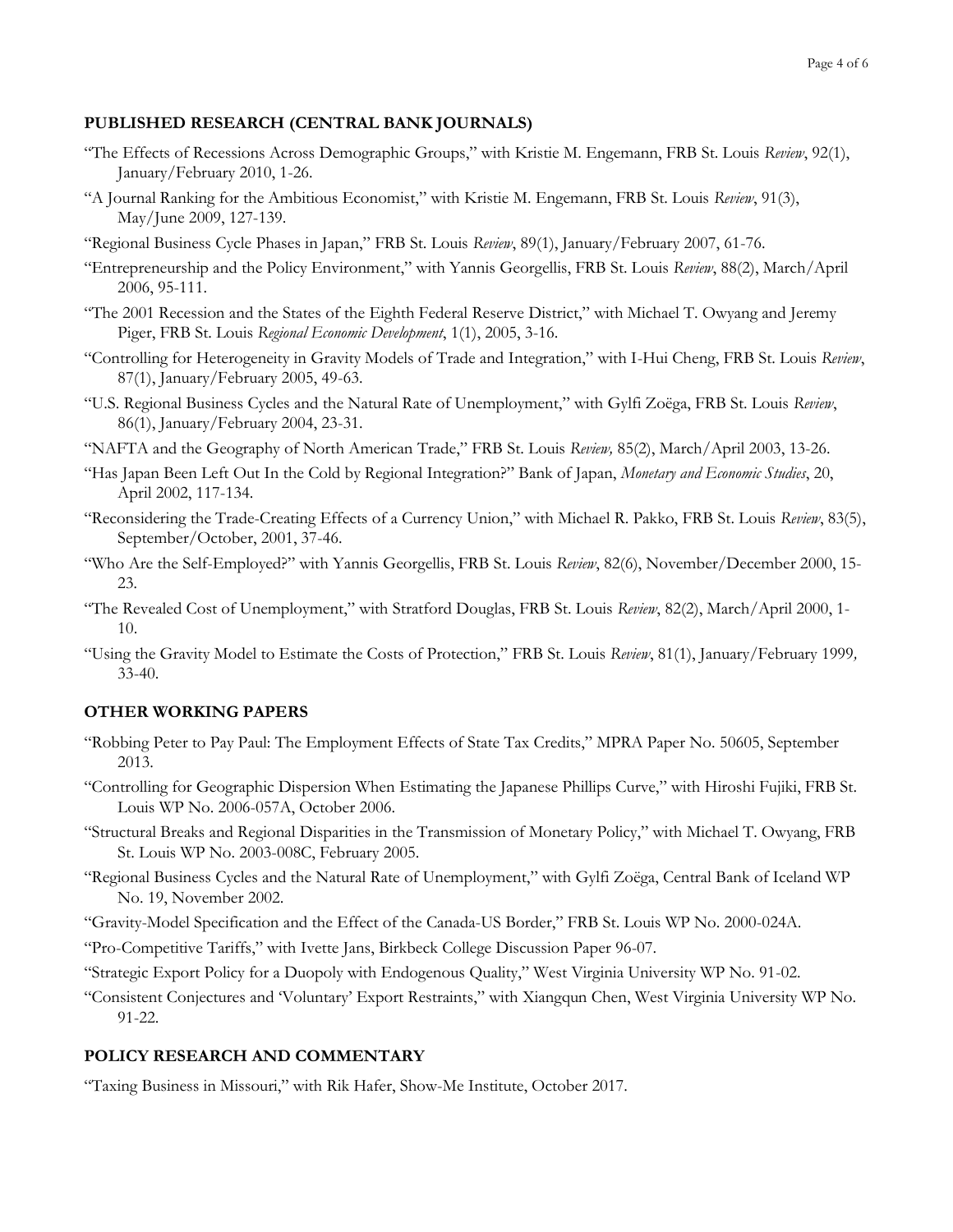- "Is Growth in Outstate Missouri Tied to Growth in the Saint Louis and Kansas City Metro Areas?" Show-Me Institute, May 2017.
- "Updated Estimates of the Effects of Earnings Taxes on City Growth," Show-Me Institute, September 2014.
- "'True' Unemployment in the United States and the St. Louis Metro Area," ISEE Policy Series Number 16, January 26, 2012.
- "Tax Credits as a Tool of State Economic Development Policy," Show-Me Institute Public Policy Study Number 30, November 1, 2011.
- "Improved Estimates of St. Louis Metro Employment," ISEE Policy Series Number 14, September 27, 2011.
- "New Evidence on the Effects of City Earnings Taxes on Growth," Show-Me Institute, March 25, 2011.
- "The 'Man-Cession' of 2008-09: It's Big, but It's Not Great," *The Regional Economist*, October 2009, 4-9.
- "Need and the Need for Favors Motivate Foreign Aid," *The Regional Economist*, July 2008, 20-22.
- "St. Louis Employment: A Tale of Two Surveys," with Christopher H. Wheeler, CRE8 Occasional Report No. 2005- 01, February 9, 2005.
- "Entrepreneurs in the US Face Less Red Tape," with William Poole, *The Regional Economist*, October 2004, 5-9.

"A Jobless Recovery with More People Working?" with Kevin L. Kliesen, *The Regional Economist*, April 2004, 10-11.

"Anecdotes Help Fed to Steer the Economy," with William Poole, *The Regional Economist*, October 2002, 12-13.

"To Bear, or Not to Bear: That is the Economics Question," with Paige M. Skiba, *The Regional Economist*, July 2001, 10-11.

"The Gender Wage Gap and Wage Discrimination: Illusion or Reality?" *The Regional Economist*, October 2000, 10-11. "Now and Forever NAFTA," *The Regional Economist*, April 2000, 12-13.

- "Price Stability and the Rising Tide: How Low Inflation Lifts All Ships," with William Poole, *The Regional Economist*, January 2000, 5-9.
- "Voting with Your Feet and Metro-Area Livability," *The Regional Economist*, April 1999, 10-11.

## **BOOKS, BOOK REVIEWS AND OTHER PUBLICATIONS**

- "Common Market," with Subhayu Bandyopadhyay, in R.S. Rajan and K.A. Reinert (Eds.) *Princeton Encyclopedia of the World Economy*, 2008, Princeton Univ. Press, 191-94.
- O. Krueger (ed.), 1996, *The Political Economy of Trade Protection,* May 1997, *Economic Journal*, 107, 889-890.
- P. Krugman, 1996, *Pop Internationalism*, Jan. 1997, *Economic Journal*, 107, 268-9.
- "Cricket vs. Baseball as an Engine of Growth," *Royal Economic Society Newsletter*, 90, July 1995, 2-3.
- Rowley, C.K.; W. Thorbecke; and R.E. Wagner, 1995, *Trade Protection in the United States*, January 1997*, Economic Journal*, 107, 270.

#### **JOURNAL REFEREEING**

*American Economic Review, International Economic Review, Journal of Urban Economics, The Economic Journal*, *Regional Science and Urban Economics, Journal of International Economics, Economics Letters, Review of International Organizations, Journal of Forecasting, Canadian Journal of Economics, Oxford Bulletin of Economics and Statistics, Weltwirschaftliches Archiv, Journal of Regional Science, Contemporary Economic Policy*, *International Journal of Industrial Organization*, *Review of International Economics, Scandinavian Journal of Economics*, FRB Cleveland *Economic Review*, FRB St. Louis *Review*, *Journal of Economic Integration*, *International Economic Journal*, *International Regional Science Review, Labour, Journal of Macroeconomics, American Journal of Economics and Sociology, World Development, Small Business Economics*